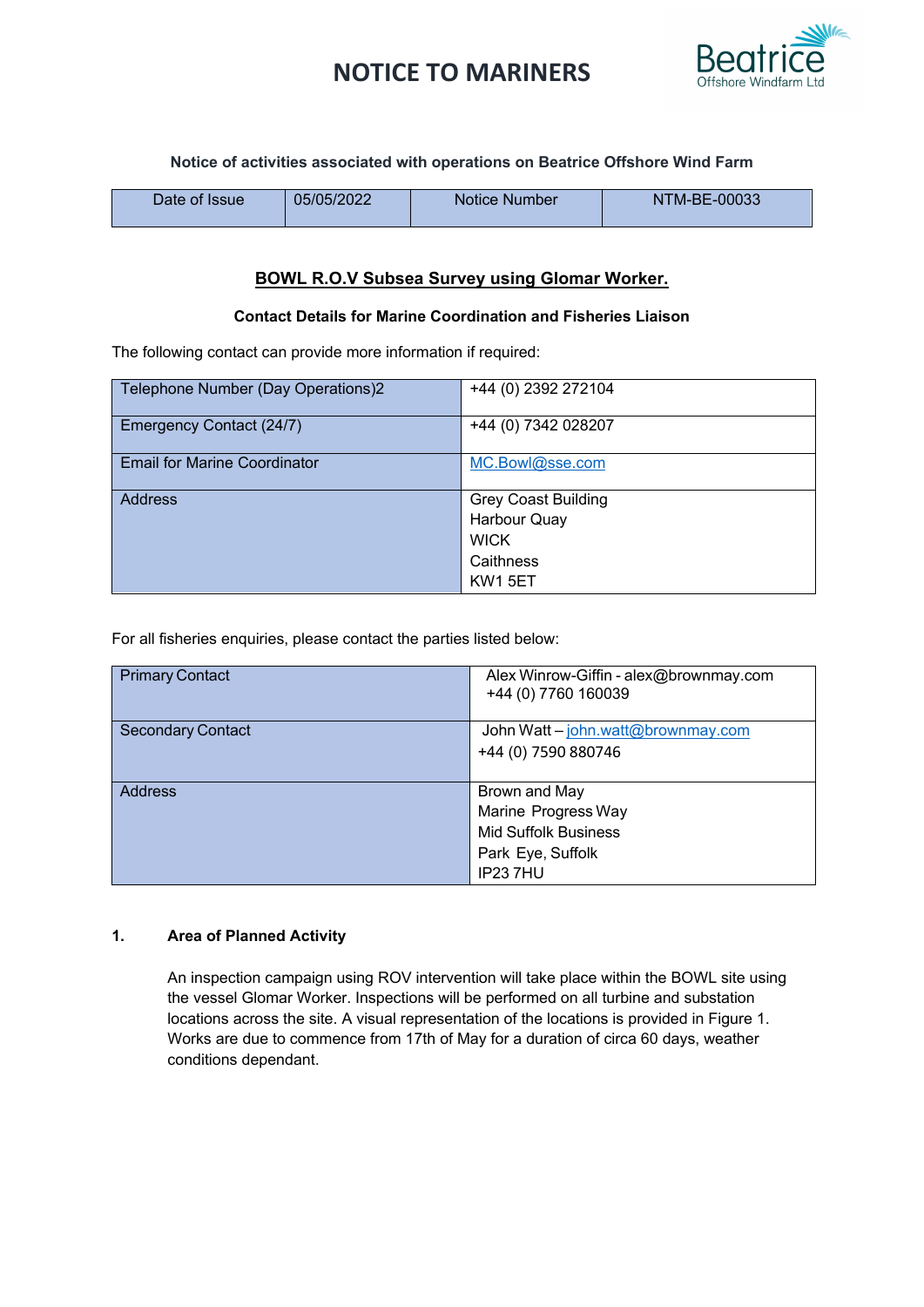



*Figure 1- BOWL Inspection Campaign Locations*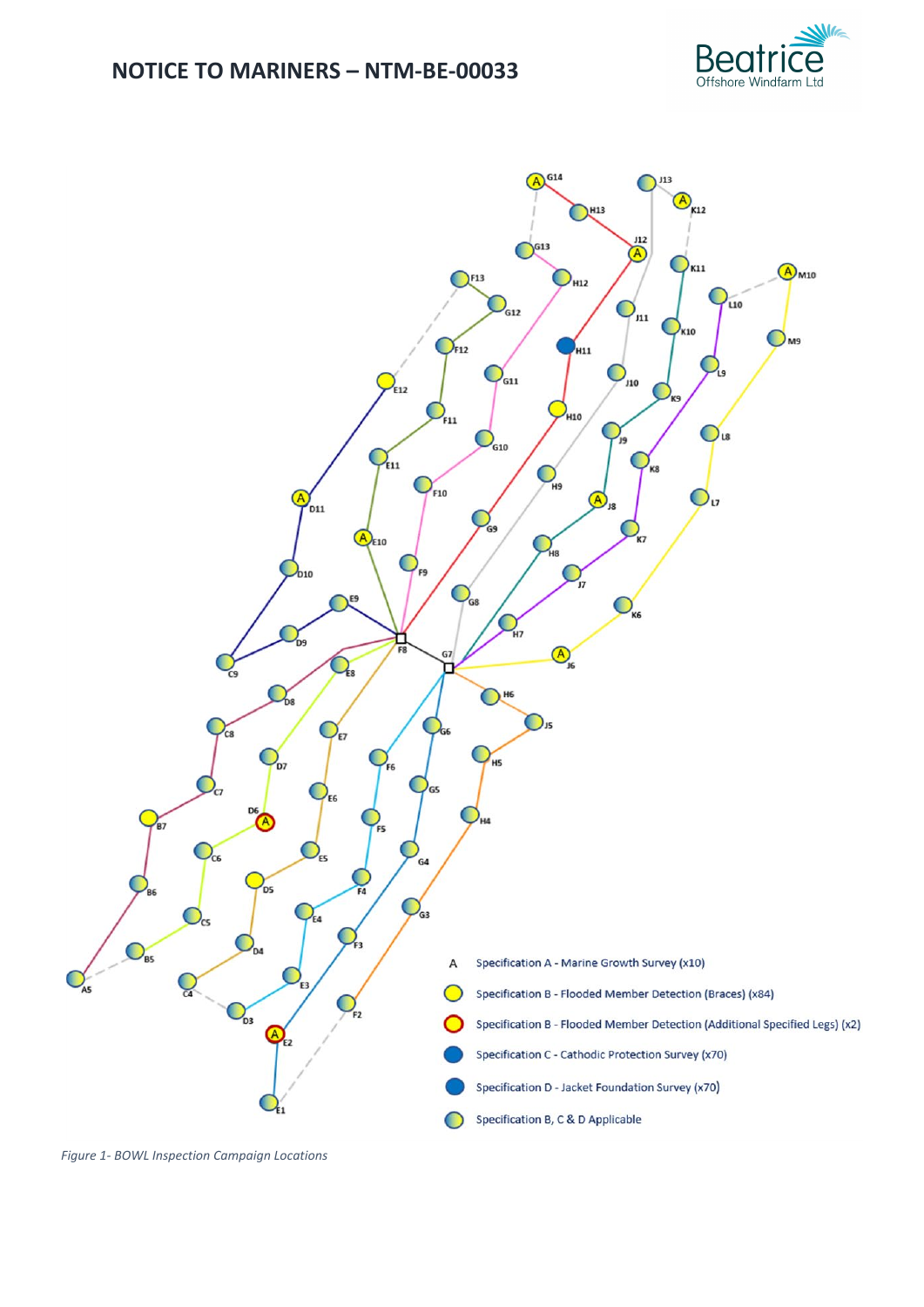

The Beatrice windfarm is located approximately 11nm SE of wick. The boundary of which has been outlined in red in figure 2.



*Figure 2- BOWL site map* 

# **2. Activity Description**

On behalf of BOWL, vessel Glomar Worker will conduct an ROV inspection campaign on all turbine and substation locations on site. It should be noted that the Glomar Worker will operate in DPII mode during inspection activities and will have restricted manoeuvrability.

# **3. Vessel associated with this Activity**

| <b>MV Glomar Worker</b>                    |                                                                                                                                                                         |  |  |
|--------------------------------------------|-------------------------------------------------------------------------------------------------------------------------------------------------------------------------|--|--|
| <b>General Description and Dimensions:</b> | 60.0 Meter Multipurpose Vessel                                                                                                                                          |  |  |
| <b>Call Sign:</b>                          | 3EKK8                                                                                                                                                                   |  |  |
| <b>MMSI:</b>                               | 352110000                                                                                                                                                               |  |  |
| <b>Onshore Representative:</b>             | Beatrice Offshore Windfarm<br><b>Grey Coast Building</b><br>Harbour Quay<br><b>WICK</b><br>Caithness, KW1 5ET<br>Ruth Nicol - SSE Renewables<br>Tel: +44(0) 7341 727995 |  |  |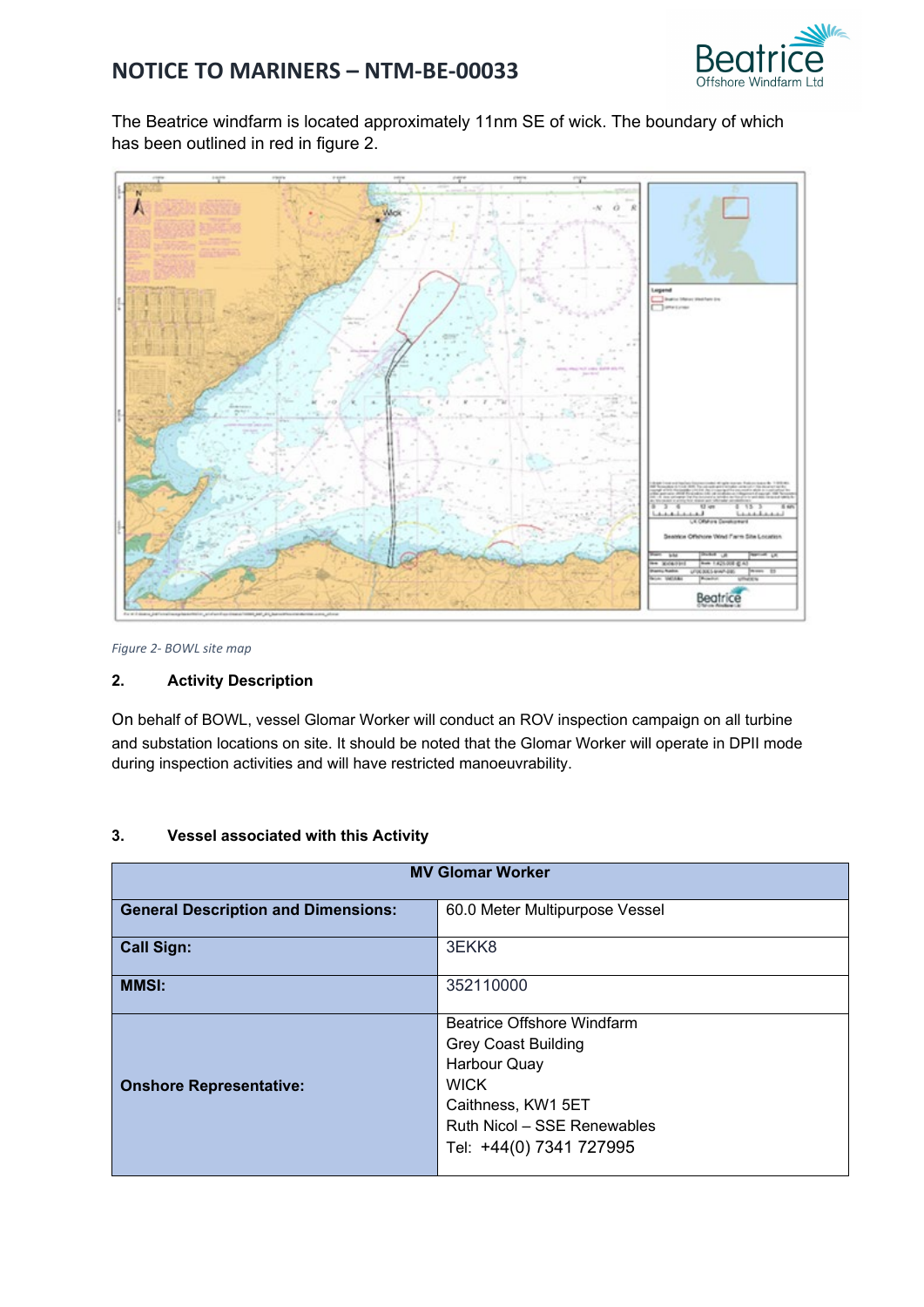# **NOTICE TO MARINERS – NTM-BE-00033**





# **4. General Safety Advice**

All vessels engaged in the campaign will exhibit appropriate lights and shapes prescribed by the International Regulations for Preventing Collisions at Sea, relative to their operations. All vessels engaged in the inspections will also transmit an Automatic Identification System (AIS) message.

**ALL VESSELS ARE REQUESTED** to give Glomar Worker a wide berth whilst operating due to being restricted in her ability to manoeuvre during ROV operations.

**MARINERS ARE REMINDED** to navigate with caution and keep continued watch on VHF Ch. 70 / 16 when navigating the area.

# **5. Fisheries Liaison**

Fisheries liaison associated with the activity will be co-ordinated by Brown and May Marine. For any commercial fishery queries please contact:

Alex Winrow-Giffin Tel Mobile +44 (0) 7760 160039 [alex@brownmay.com](mailto:alex@brownmay.com)

John Watt Tel Mobile +44 (0) 7590 880746 [john.watt@brownmay.com](mailto:john.watt@brownmay.com)

# **6. Distribution List**